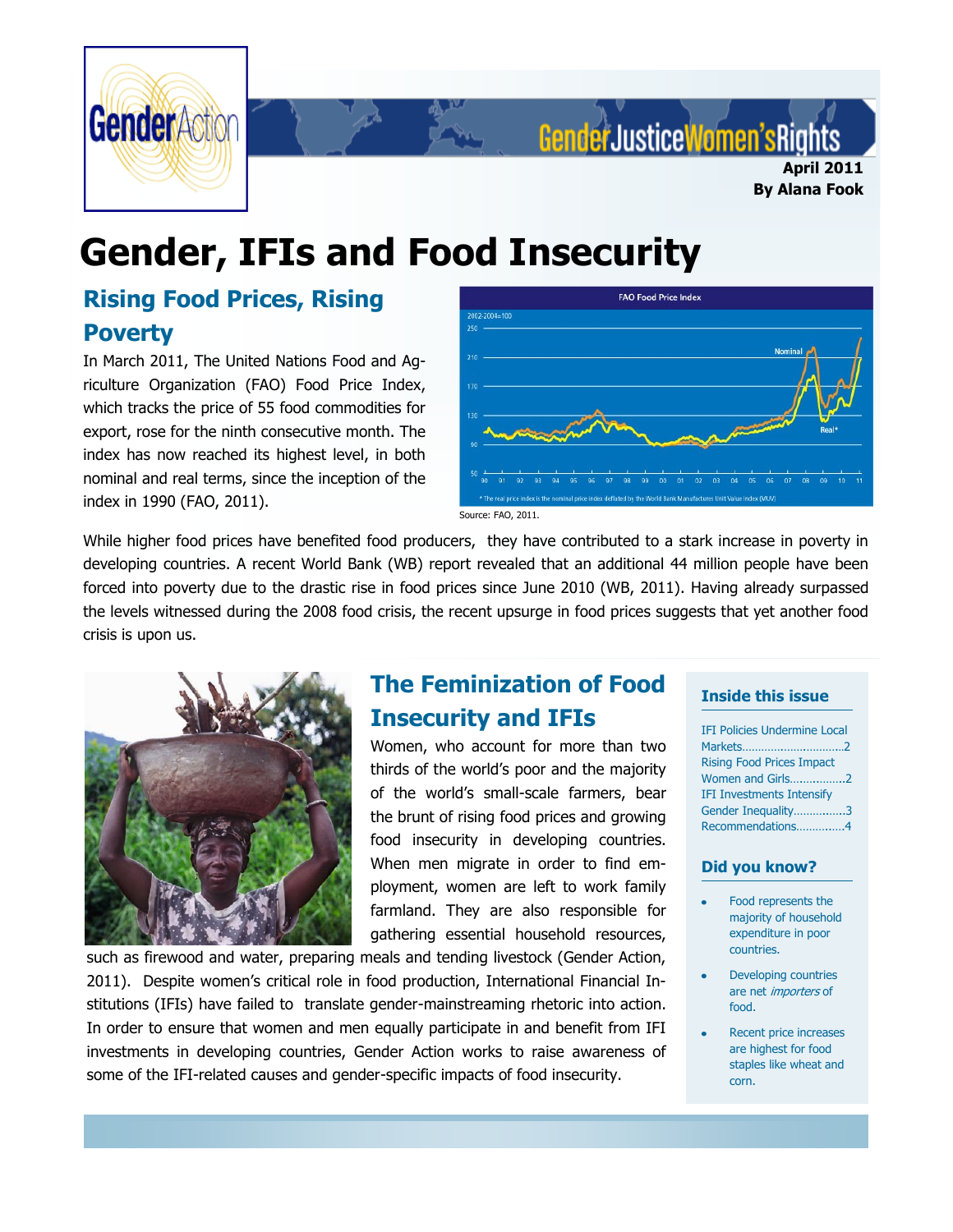

## **IFI Policies Undermine Local Markets**

**Although several factors contribute to rising food prices, decades of economic reforms imposed by IFIs, which typically promote a market-based approach to agriculture, have created developing countries' dependence on imported food and increased their vulnerability to fluctuations in global food prices.** IFI loan conditionalities requiring privatization and trade liberalization, such as the reduction or removal of government intervention, lead to a flood of cheap food imports from developed nations. By removing safeguards needed to protect local production, IFIimposed deregulation crushes local markets and destroys the livelihoods of poor farmers, the majority of whom are women, and dismantles long-term productive capacity in developing countries.

**"Over 800 million people in the developing world are chronically hungry, including an estimated 185 million children under age 5." —Population Reference Bureau, 2004**

#### **Import Dependence Exacerbates Poverty**

In most developing countries, poor households spend the majority of their income on food (Plan UK, 2010). Without the buffer of local production, global price volatility increases local prices and contributes to malnutrition among the most vulnerable.

Price increases are highest for staple foods. Grains, such as corn and wheat, account for more than half of poor Africans" daily caloric intake (USDA, 2008). Cereals have also demonstrated the highest food price increases, and are projected to rise even further in cost (FAO, 2010).

### **Rising Food Prices Impact Women and Girls**

**IFI pressure to abolish tariffs on imports reduces government revenue, which could be pay for healthcare and education.** In addition to their role in alleviating hunger and malnutrition in their households and communities, women are also responsible for caring for children and the elderly. When developing countries are forced to reduce or abolish taxes on food imports and debt burdens force lowincome countries to make budget cuts to repay IFIs, governments have fewer resources to spend on vital health, education and other social services. Spending cuts in these sectors inevitably have the greatest impact on the health and development of women and girls (Gender Action, 2006).

**Escalating food prices mean less money for education and healthcare.** Rising food prices put additional pressure on already strained household budgets. When women enter the formal work force to help support household consumption, girls are usually forced to leave school to attend to household chores and care for younger siblings (Plan UK, 2010). The negative impact on girls' education severely limits opportunities for social and economic development and undermines their ability to break out of poverty.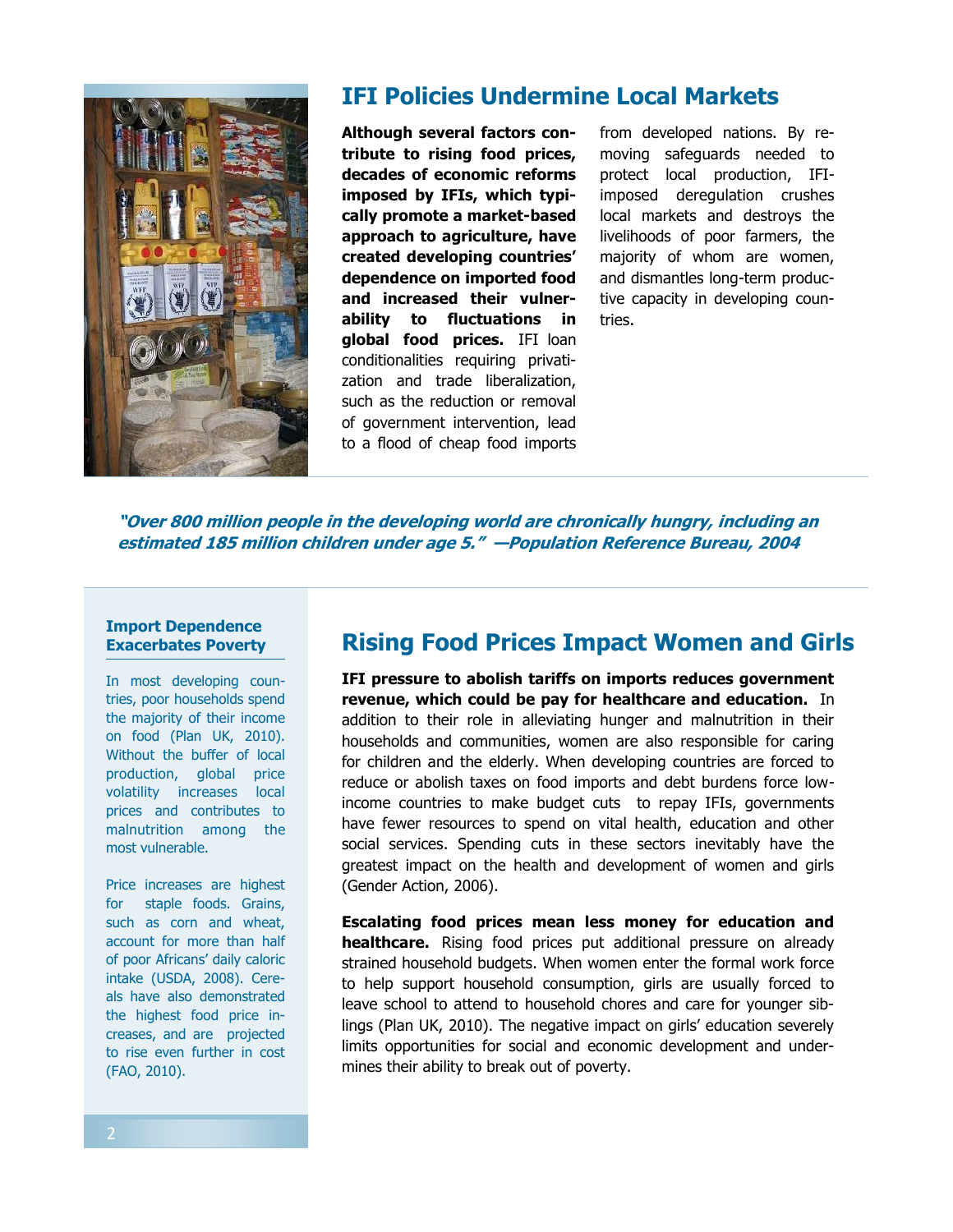

## **IFI Investments Intensify Gender Inequality**

**IFI agriculture investments support big business, not women farmers.** IFI investments tend to focus on agro-processing and commercial agriculture, which mainly engage male labor and focus on external markets. These investments overlook women, who are often restricted to subsistence farming, and instead benefit the transnational corporations that win IFI procurement contracts. Without access to innovations in agricultural technology and limited access to lucrative markets, women are left with few means to improve their income and their food security (FAO, 2011).

**IFIs do not hold themselves accountable for promoting women's landownership.** For example, the WB's "Gender in Agriculture Sourcebook" recognizes gender inequity in agriculture and offers "technical advice that will help development practitioners better integrate gender-responsive actions into agriculture and rural projects" (WB, 2009). This sourcebook, however, only provides suggestions to improve WB land policy and administration investments; it fails to mandate that promote women's equal access to land and natural resources.

**Food security is dependent on women's equal access to land and natural resources.**

"Men more than women are likely to abandon agricultural work at home and migrate first to seek income in other sectors. Women are being left to carry the full burdens of agricultural production, but often with no legal protection or rights to property ownership"

—World Bank, FAO, IFAD, 2009

"Land rights increase women's power in social, economic, and political relationships. Rural women claim that secure land rights increase their social and political status, and improve their sense of self-esteem, confidence, security, and dignity. By diminishing the threat of eviction or economic destitution, direct and secure rights to land can increase women's bargaining power in their families and participation in public dialogue and local political institutions."

—ActionAid, 2008

"When women, and particularly rural women, secure property rights and access to finance, they have a better chance of ensuring their own food security."

—Population Reference Bureau, 2004